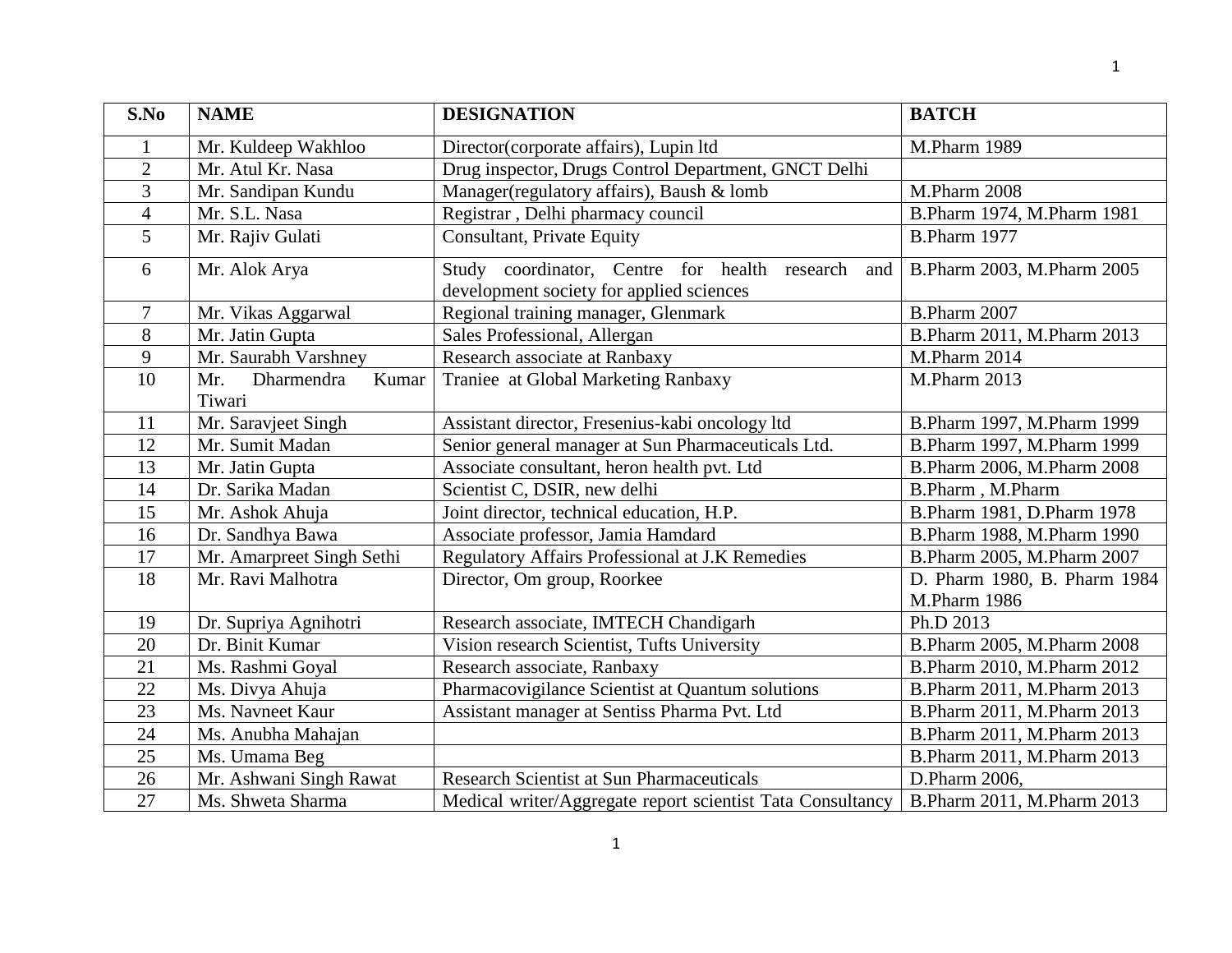|                 |                          | Services                                               |                            |
|-----------------|--------------------------|--------------------------------------------------------|----------------------------|
| 28              | Mr. Saurabh Singh Abhaya | Product executive at systopic labs pvt. Ltd            | B.Pharm 2011, M.Pharm 2013 |
| 29              | Ms. Vasudha              | Lead Medical Writer at Turacoz Healthcare solutions    | B.Pharm 2011, M.Pharm 2013 |
| 30              | Ms. Archana              |                                                        | B.Pharm 2011, M.Pharm 2013 |
| 31              | Ms. Priya Srivastava     | Research analyst at BIS Research                       | B.Pharm 2012, M.Pharm 2014 |
| 32              | Mr. Amit Arya            | Research Manager at Sun Pharmaceuticals                | <b>B.Pharm 2008,</b>       |
| 33              | Ms. Disha Dangwal        |                                                        | B.Pharm 2012, M.Pharm 2014 |
| 34              | Ms. Gitika Bajaj         |                                                        | B.Pharm 2012, M.Pharm 2014 |
| 35              | Mr. Puneet Kumar         |                                                        |                            |
| 36              | Ms. Namita Gupta         | Senior research scientist at Dabur Research Foundation |                            |
| 37              | Mr. Shantanu Jawla       | Senior analyst, Novartis                               | B.Pharm 2012, M.Pharm 2014 |
| 38              | Ms. Arushi Bamrara       | Senior Associate, HEOR, Evidence Evaluation at Parexel | B.Pharm 2012, M.Pharm 2014 |
|                 |                          | (parexel access consulting)                            |                            |
| 39              | Ms. Akanksha Kukreja     |                                                        | B.Pharm 2012, M.Pharm 2014 |
| 40              | Ms. Surabhi Gupta        | Systematic Reviews and HEOR, BresMed                   | B.Pharm 2012, M.Pharm 2014 |
| 41              | Ms. Aastha Ahuja         | Research associate at WNS Global Services              | B.Pharm 2011, M.Pharm 2013 |
| 42              | Ms. Surbhi Rohatgi       | Research associate at APCER                            | B.Pharm 2011, M.Pharm 2013 |
| 43              | Ms. Supriya Nagori       |                                                        | <b>M.Pharm 2013</b>        |
| 44              | Ms. Dharti Patel         |                                                        | <b>M.Pharm 2014</b>        |
|                 |                          |                                                        |                            |
| 45              | Mr. Sumit Sethi          |                                                        | B.Pharm 2011, M.Pharm 2013 |
| 46              | Mr. Vaibhav Gupta        | Data Scientist at InfoClin Analytics                   | B.Pharm 2011, M.Pharm 2013 |
| 47              | Ms. Chandrika Devi       |                                                        | B.Pharm 2012, M.Pharm 2014 |
| 48              | Ms. Kanchan Verma        | Yoga instructor at Snap fitness                        | B.Pharm 2011, M.Pharm 2013 |
| 49              | Dr Gita Chawla           | Associate professor, Jamia hamdard                     | B.Pharm 1987, M.Pharm 1989 |
| 50              | Ms. Neelima Goyal        | Reader, MSIP, New Delhi                                | B.Pharm 1988, M.Pharm 1990 |
| $\overline{51}$ | Ms. Alka Gupta           | Assistant professor, MSIP, New Delhi                   | B.Pharm 1998, M.Pharm 2000 |
| 52              | Ms. Sushma Chaturvedi    | Reader, MSIP, New Delhi                                | B.Pharm 1988, M.Pharm 1990 |
| 53              | Ms. Pratibha Nand        | Associate professor, MSIP, New Delhi                   | B.Pharm 1984, M.Pharm 1986 |
| 54              | Ms. Indira Raheja        | Assistant professor, MSIP, New Delhi                   | B.Pharm 1990, M.Pharm 1992 |
| 55              | Dr. S. K. Sharma         | Professor and officiating director, MSIP, New Delhi    | <b>B.Pharm 1982</b>        |
| 56              | Dr. Manu Jaggi           | Vice-president $(R & D)$ , Dabur research foundation   | B.Pharm 1988, M.Pharm 1990 |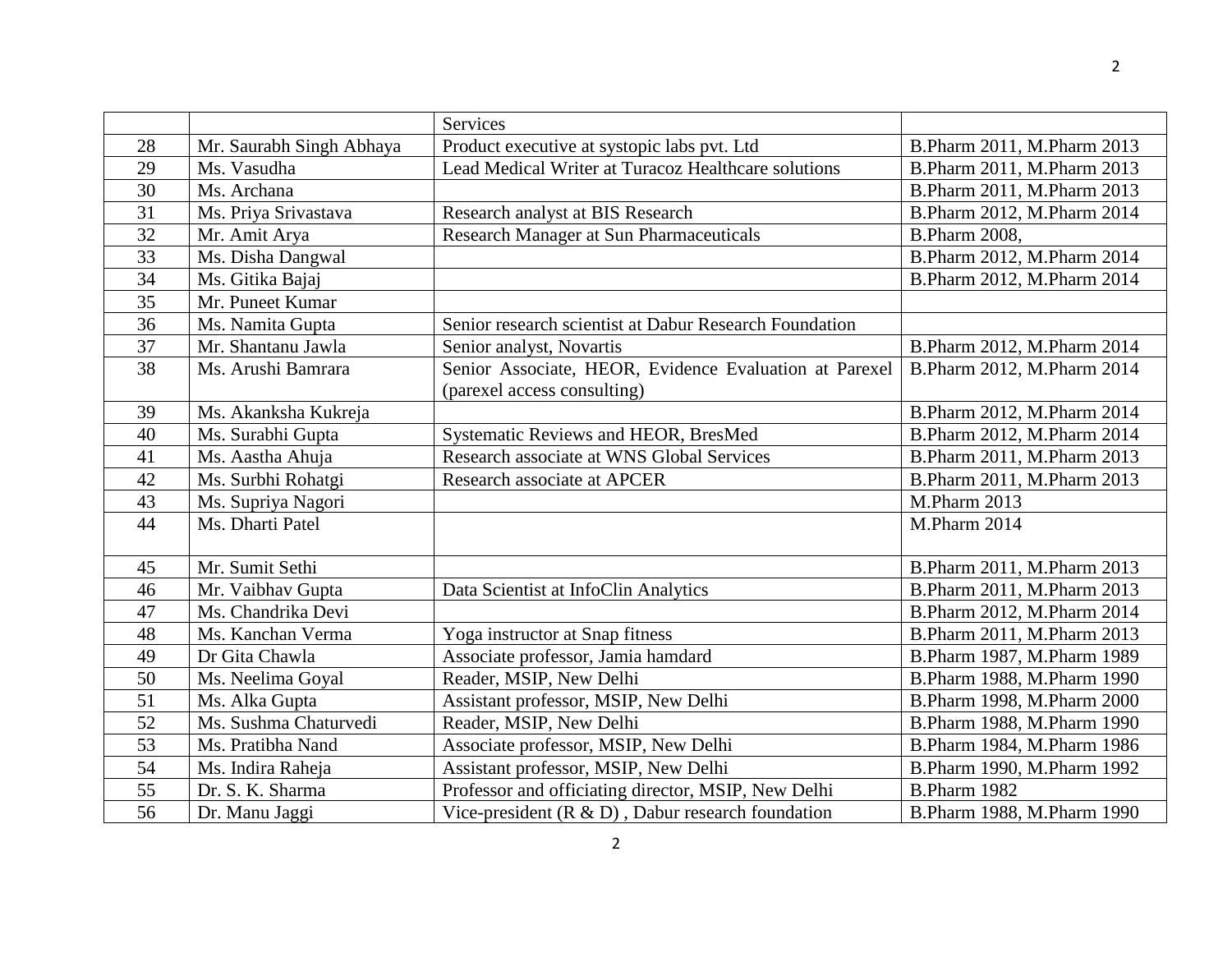| 57              | Dr. Saurabh Dahiya      | Assistant professor, Apeejay satya university               | <b>B.Pharm 2002</b>        |
|-----------------|-------------------------|-------------------------------------------------------------|----------------------------|
| 58              | Ms. Harleen Makar       |                                                             | B.Pharm 2008, M.Pharm 2011 |
| $\overline{59}$ | Ms. Neelam Mahajan      | Reader, MSIP, New Delhi                                     | B.Pharm 1986, M.Pharm 1988 |
| 60              | Mr. P.N.Raju            | Associate professor, DIPSAR                                 | <b>B.Pharm 1984</b>        |
| 61              | Ms. Shubhika Kwatra     | Research Scientist, Drug Regulatory Affairs at Sun pharma   | B.Pharm 2011, M.Pharm 2013 |
| 62              | Mr. Saurabh Sharma      | Manager in Regulatory Affairs at Sun Pharma (Erstwhile      | B.Pharm 2011, M.Pharm 2013 |
|                 |                         | Ranbaxy)                                                    |                            |
| 63              | Ms. Kanchan Malik       | Senior Analyst (Pharma & Healthcare) at Effectual Services  | B.Pharm 2012, M.Pharm 2014 |
| 64              | Mr. Devesh Malladi      | Managing director, Embio Ltd                                | <b>B.Pharm 1988</b>        |
| 65              | Ms. Reeta Adhikari      |                                                             | B.Pharm 2011, M.Pharm 2013 |
| 66              | Ms. Kavitha Pawar       |                                                             | B.Pharm 2011, M.Pharm 2013 |
| 67              | Ms. Anoosha             | affairs and clinical research,<br>Medical<br>Officer<br>Sun | B.Pharm 2011, M.Pharm 2013 |
|                 |                         | Pharmaceutical Industries Limited                           |                            |
| 68              | Ms. Kalpana Singh       | <b>Research Associate at WNS Global Services</b>            | B.Pharm 2012, M.Pharm 2014 |
| 69              | Mr. Sidhraj Bhatt       | Safety Specialist II at INC Research                        | B.Pharm 2011, M.Pharm 2013 |
| 70              | Mr. Ubaid Naeem         | Research analyst at WNS Global Services                     | B.Pharm 2012, M.Pharm 2014 |
| 71              | Mr. Rahul Garg          |                                                             | B.Pharm 2012, M.Pharm 2014 |
| 72              | Mr. Anshuman Budhiraja  | Lead Associate, WNS Global Services                         | B.Pharm 2011, M.Pharm 2013 |
| 73              | Mr. Nawal Kishore Anand | Consulting Pharma, diagnostics healthcare services          | B.Pharm 1982, D.Pharm 1979 |
| 74              | Mr. Vinod Kr, Chhabra   | Director operations, ims pharmaceutical ltd                 | D.Pharm 1972, B.Pharm 1975 |
| 75              | Ms. Amit Arora          |                                                             | D.Pharm 1998               |
| 76              | Mr. Sachin Kumar        | Lecturer, DIPSAR                                            | D.Pharm 2004               |
| 77              | Mr. Abhay Srivastava    | Analyst at Novartis healthcare Pvt Ltd                      | <b>B.Pharm 2012</b>        |
| 78              | Mr. Amit                |                                                             | B.Pharm 2012, M.Pharm 2014 |
| 79              | Ms. Deepti Rajaur       | Medical Writer I at inventiv Health Clinical                | B.Pharm 2012, M.Pharm 2014 |
| 80              | Ms. Ratika Sehgal       |                                                             | B.Pharm 2012, M.Pharm 2014 |
| 81              | Ms. Preety Rajora       | Research Associate (HEOR) at BresMed                        | B.Pharm 2012, M.Pharm 2014 |
| 82              | Ms. Nidhi Choudhary     | Pharmacovigilance Associate, APCER Pharma                   | B.Pharm 2011, M.Pharm 2013 |
| 83              | Ms. Nidhi               |                                                             | B.Pharm 2012, M.Pharm 2014 |
| 84              | Mr. Satyajeet Kapoor    |                                                             | B.Pharm 2012, M.Pharm 2014 |
| 85              | Mr. Ashish Sarawal      |                                                             | B.Pharm 2012, M.Pharm 2014 |
| 86              | Ms. Arushi Manchanda    | PhD Scholar, UCONN (USA)                                    | B.Pharm 2010, M.Pharm 2012 |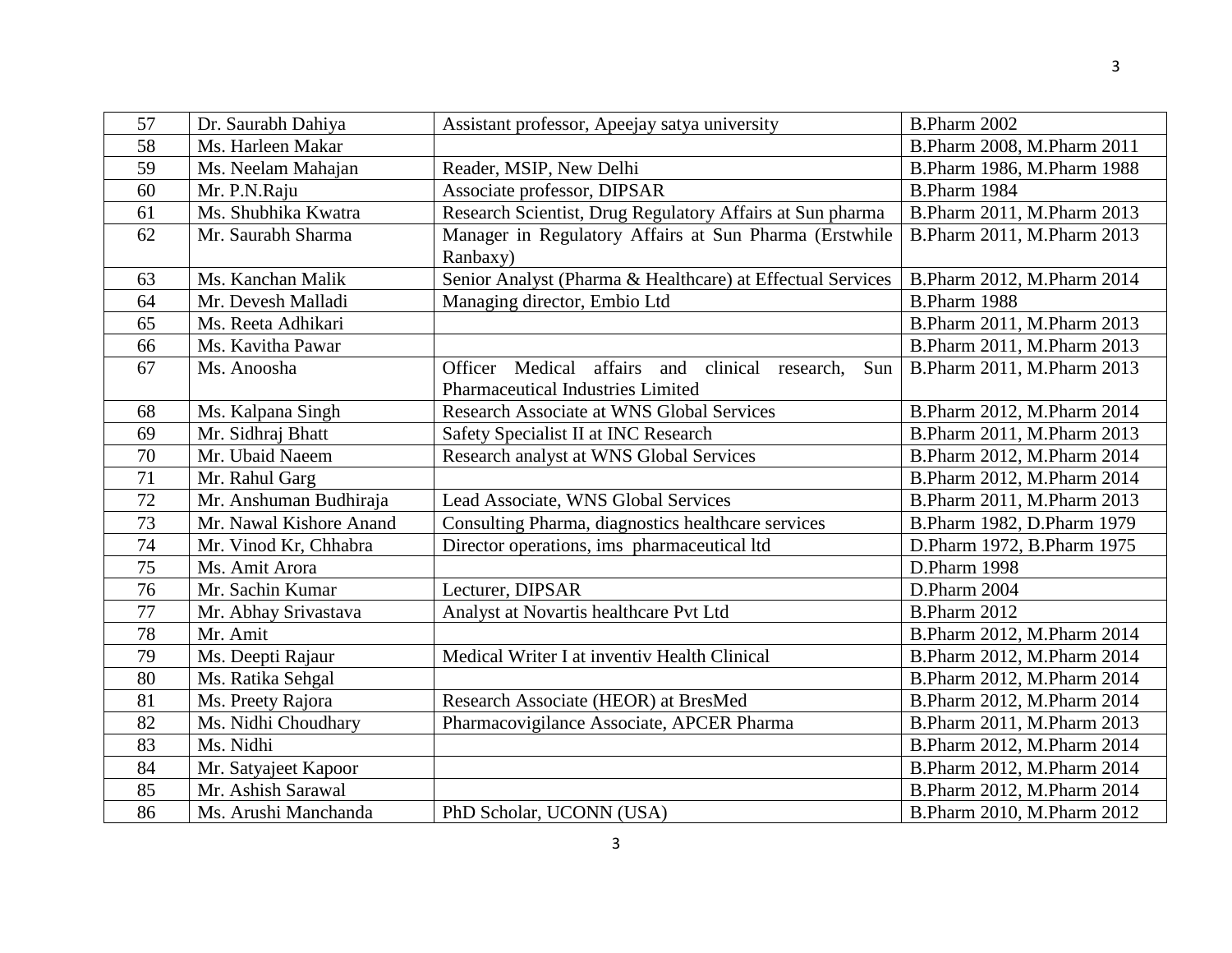| 87  | Ms. Reena Singhal       |                                                           | B.Pharm 2008, M.Pharm 2012 |
|-----|-------------------------|-----------------------------------------------------------|----------------------------|
| 89  | Mr. Ravi Kant           | Research Scholar, DIPSAR                                  | B.Pharm 2006, M.Pharm 2009 |
| 90  | Ms. Vidushi Sharma      | Research Scholar, DIPSAR                                  | <b>M.Pharm 2009</b>        |
| 91  | Ms. Babita              | Team lead at APCER Life Sciences                          | B.Pharm 2012, M.Pharm 2014 |
| 92  | Ms. Veena Kathuria      |                                                           | <b>B.Pharm 2010</b>        |
| 93  | Ms. Isha Makan          | Associate scientific writer, indigene lifesystems pvt ltd | B.Pharm 2010, M.Pharm 2012 |
| 94  | Dr Arun Garg            | Director, PDM college of pharmacy                         | D.Pharm 1980, B.Pharm 1983 |
|     |                         |                                                           | M.Pharm 1986               |
| 95  | Ms. Sanober Parveen     | Analyst in SIMAC                                          | <b>M.Pharm 2012</b>        |
| 96  | Mr. Dhruv Shah          | Graduate student, Duqesne university                      | <b>B.Pharm 2009</b>        |
| 97  | Mr. Rajesh Bhaskar      | Senior vice president, jubilant life sciences             | D.Pharm 1980, B.Pharm 1983 |
|     |                         |                                                           | <b>M.Pharm 1985</b>        |
| 98  | Mrs. Manju Vyas Singh   | Associate professor, DIPSAR                               | B.Pharm 1986, M.Pharm 1989 |
| 99  | Mr. Vandana Mallah      | Product executive, Ayuresearch drugs and laboratories     | B.Pharm 2009, M.Pharm 2012 |
| 100 | Mr. Vishal Yadav        | Senior Research Associate at BresMed                      | B.Pharm 2011, M.Pharm 2013 |
| 101 | Mr. Pulkit Vij          | Senior Patent Associate at Remfry & Sagar, Registered     | B.Pharm 2011, M.Pharm 2013 |
|     |                         | Patent Agent                                              |                            |
| 102 | Ms. Aruna               | PhD student at AIIMS                                      | B.Pharm 2011, M.Pharm 2013 |
| 103 | Mohd Tariq Roomi        | Senior Analyst at Novartis                                | B.Pharm 2011, M.Pharm 2013 |
| 104 | Mr. Sunil Seth          | Joint director, Haryana state board of tech education     | B.Pharm 1983, M.Pharm 1997 |
| 105 | Dr Anil Kumar N.        | Assistant professor, Mahatama Gandhi university           | B.Pharm 1995, M.Pharm 1997 |
|     |                         |                                                           | Phd 2012                   |
| 106 | Mr. Kamlesh Yadav       | Deputy manager, Mylan India ltd                           | <b>B.Pharm 1986</b>        |
| 107 | Mr. Bhanwar Singh Yadav | Chief operating officer, vivi Medlabs ltd                 | <b>B.Pharm 1982</b>        |
| 108 | Mr. Ashok Kumar         | Post Doctoral associate in cardiopulmonary diseases, At   | Phd 2013                   |
|     |                         | <b>Brown University</b>                                   |                            |
| 109 | Mr. Vikas               | Pharmacist, IIT Ropar, Punjab                             | D.Pharm 2007               |
| 110 | Ms. Bhavna Dora         | Research trainee, Ranbaxy Laboratories                    | B.Pharm 2010, M.Pharm 2012 |
| 111 | Mr. Varun Singh         | Biochemist, central research institute, kasauli           | Phd 2013                   |
| 112 | Ms. Rashmi              |                                                           | D.Pharm 2008               |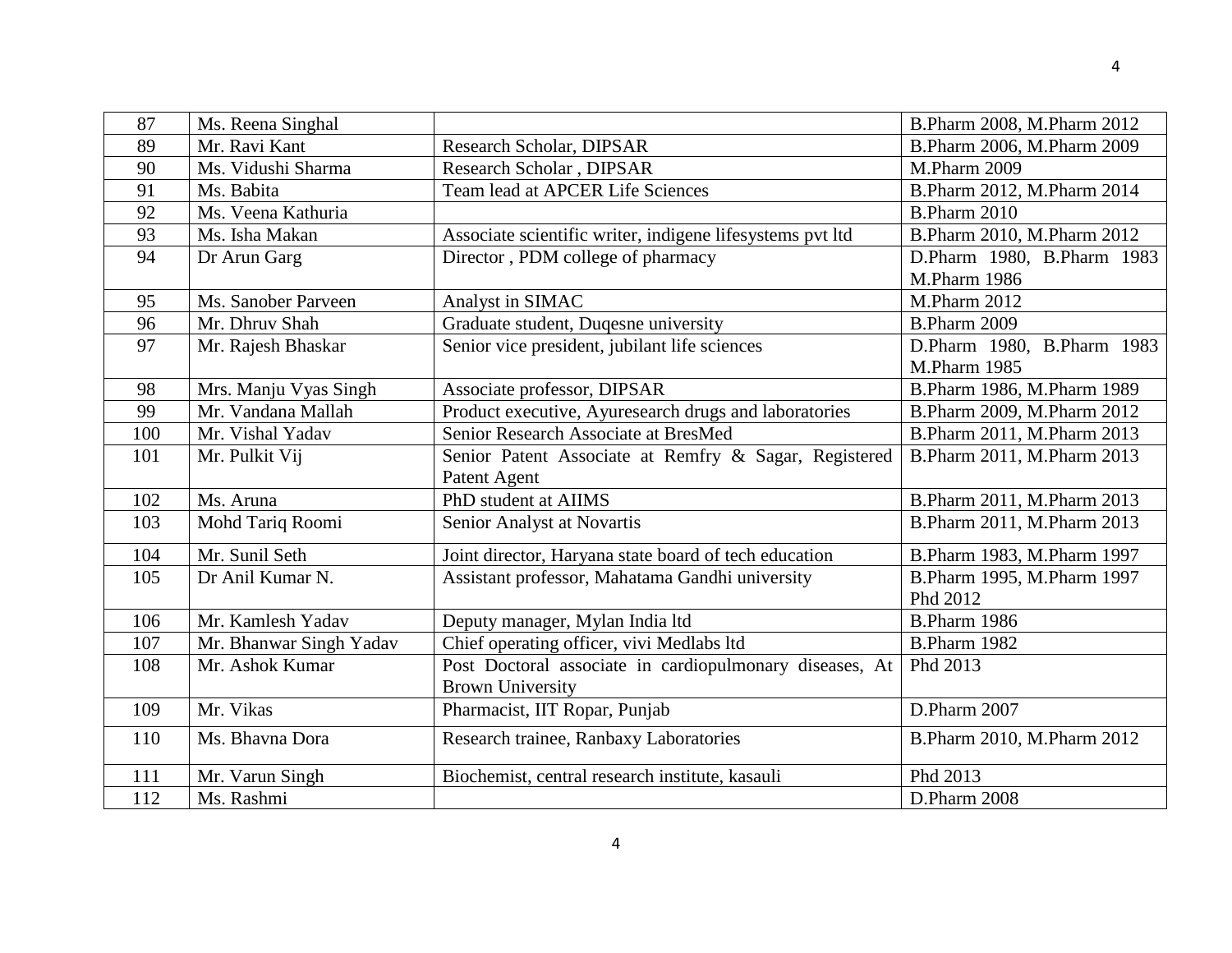| 113 | Mr. Ajit Singh           | Training and placement officer, Govt polytechnic, Delhi                     | <b>M.Pharm 1998</b>                                |
|-----|--------------------------|-----------------------------------------------------------------------------|----------------------------------------------------|
| 114 | Dr S. Anand Thangaduri   | Head, deptt of pharm. Anaysis, swamy Vivekananda<br>college of pharmacy, TN | Phd 2009                                           |
| 115 | Mr. Kuldeep Kumar        |                                                                             | D.Pharm 2007, B.Pharm 2010,<br><b>M.Pharm 2012</b> |
| 116 | Mr. Sudhir Gandhi        |                                                                             |                                                    |
| 117 | Ms. Sumitra Yadav        | Lecturer, Meerabhai institute of Pharmacy                                   | D.Pharm 1983, B.Pharm 1986,<br><b>M.Pharm 1988</b> |
| 118 | Ms. Asha                 |                                                                             | D.Pharm 2010                                       |
| 119 | Ms. Sushma Aggarwal      | Associate professor, Hindu college of pharmacy                              | B.Pharm 1985, M.Pharm 1987                         |
| 120 | Ms. Manju Kamra          | Associate professor, Hindu college of pharmacy                              | B.Pharm 1986, M.Pharm 1988                         |
| 121 | Ms. Saroj Jain           | Associate professor, Hindu college of pharmacy                              | B.Pharm 1982, M.Pharm 1984                         |
| 122 | Mr. Sunil Singh          | Senior analyst-consulting, DLF                                              | <b>B.Pharm 2007</b>                                |
| 123 | Ms. Chaitali Passey      | Post doc, USA                                                               | <b>B.Pharm 2007</b>                                |
| 124 | Ms. P. Prabhavathi       |                                                                             | <b>M.Pharm 2012</b>                                |
| 125 | Ms. Sushma Dev           | Pharmacist                                                                  | <b>M.Pharm 2012</b>                                |
| 126 | Dr Rakesh Kumar Sharma   | Scientist G, Institute of nuclear medicine and allied<br>sciences, Delhi    | <b>B.Pharm 1979</b>                                |
| 127 | Mr. Amit Chauhan         | Product executive, Systopic labs pvt Ltd                                    | D.Pharm 2006                                       |
| 128 | Ms. Sana Tariq           | Ph.D Scholar, Jamia Hamdard                                                 | B.Pharm 2010, M.Pharm 2012                         |
| 129 | Mr. Mahinder Singh       | Drug inspector, Drug control department , Delhi                             | <b>B.Pharm 1986</b>                                |
| 130 | Mr. Kamal Ranjan Chawla  | Drug inspector, Drug control department, Delhi                              | B.Pharm 1986, M.Pharm 1988                         |
| 131 | Mr. Gopal Krishan Kapoor | Drug inspector, Drug control department, Delhi                              | B.Pharm 1984, M.Pharm 1986                         |
| 132 | Mr. P.K.Gupta            | Drug inspector, Drug control department, Delhi                              | B.Pharm 1979, M.Pharm 1981                         |
| 133 | Mr. Arun Nanda           | Professor and dean, Faculty of Pharmaceutical Sciences,<br>M.D. University  | B.Pharm 1986, M.Pharm 1988                         |
| 134 | Ms. Sheetal Bhandari     | Pharmacist, Max Super specialty hospital                                    | D.Pharm 2009                                       |
| 135 | Mr. Ramesh Gupta         | Proprietor, Bhandhu medico                                                  | D.Pharm 2009                                       |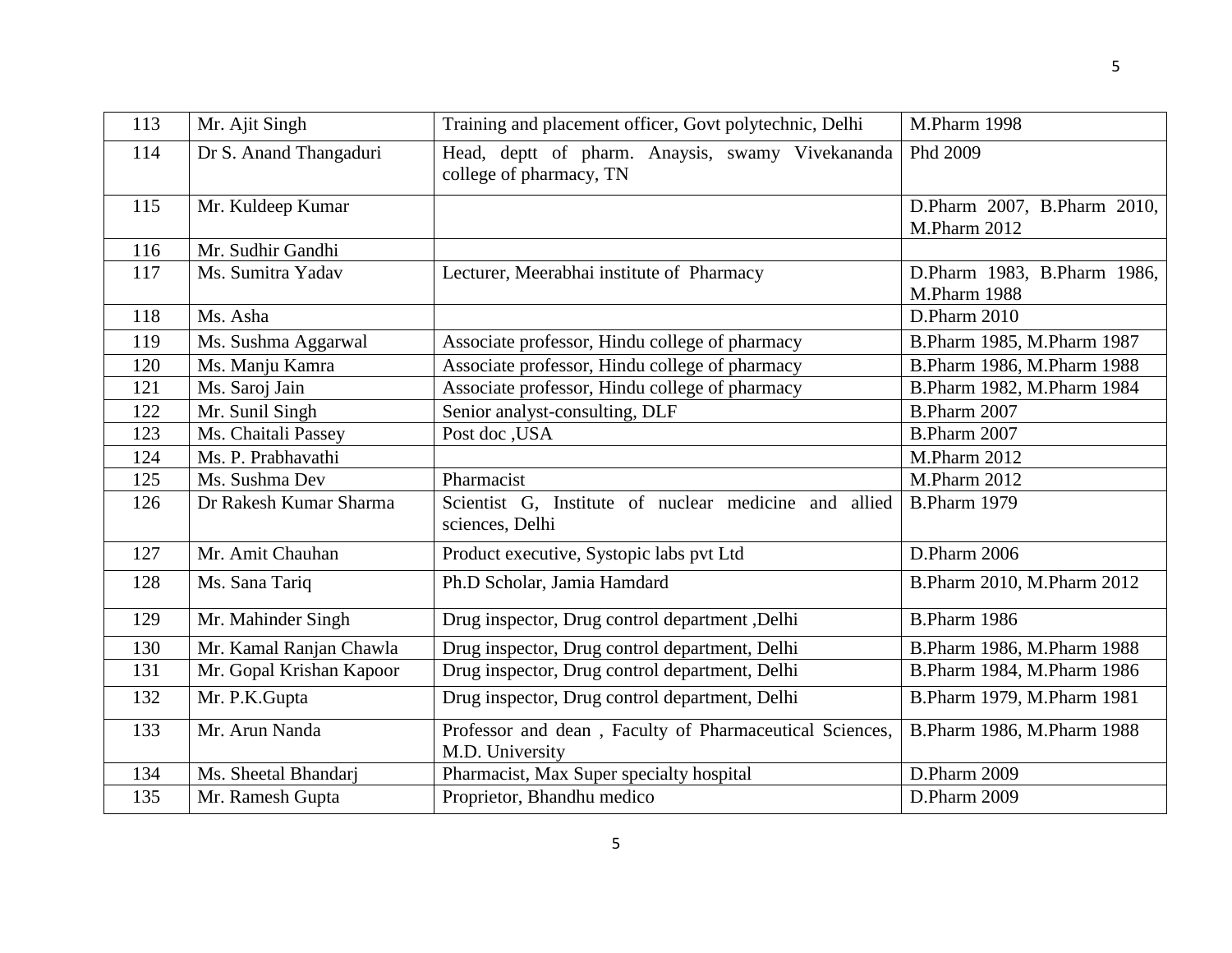| 136 | Mr. Kulbhwushan Gupta     | Pharmacy incharge, Bhandhu medico                                                                                               | <b>B.Pharm 1983</b>                                |
|-----|---------------------------|---------------------------------------------------------------------------------------------------------------------------------|----------------------------------------------------|
| 137 | Dr Munish Ahuja           | Associate professor, Dept. of pharmaceutical sciences, Guru<br>Jambheshwar university of science and technology , Hisar         | D.Pharm 1992, B.Pharm 1995,<br><b>M.Pharm 1997</b> |
| 138 | Dr. Nahida Tabassum       | Associate professor, Dept. of pharmaceutical science<br>,pharmacology division, University of Kashmir, Srinagar, J<br>&K ,India | <b>M.Pharm 1990</b>                                |
| 139 | Ms. Pooja                 | Medical Coder, E4E Healthcare pvt Ltd                                                                                           | <b>M.Pharm 2011</b>                                |
| 140 | Mr. Amit Khanna           | Global Program Team Director, Novartis Pharma                                                                                   | B.Pharm 1996, M.Pharm 1998                         |
| 141 | Ms. Kriti Jindal          | Reaseach Associate , Biocon Laboraties, Bangalore                                                                               | <b>B.Pharm 2010</b>                                |
| 142 | Mr. Himanshu Sharma       | R & D Executive (Reckitt Benckiser), Gurgaon                                                                                    | B.Pharm 2009, M.Pharm 2011                         |
| 143 | Mr. Ranjeet Singh Solanki | <b>Hospital Business Executive</b>                                                                                              | D.Pharm 2007                                       |
| 144 | Mr. Vijay Bhalla          | Director - SGT University, Gurgoan                                                                                              | D.Pharm 1980, M.Pharm 1983                         |
| 145 | Mr. Sachin Bidani         | Founder/President-Sasha enterprises,                                                                                            | D.Pharm 1996, B.Pharm 2000,<br><b>M.Pharm 2003</b> |
| 146 | Mr. Sandeep Sah           | Drug inspector, CDSCO New Delhi                                                                                                 | D.Pharm 2002, B.Pharm 2005,                        |
| 147 | Mr. Raj Kumar             |                                                                                                                                 | D.Pharm 2003                                       |
| 148 | Mr. Nitin Vig             | Assistant manager/group leader<br>Fortis clinical research Ltd, Sunflag Hospital, Faridabad                                     | B.Pharm 1998, M.Pharm 2002                         |
| 149 | Ms. Ina Mishra            | Student, university HSC, Texas, USA                                                                                             | <b>B.Pharm 2012</b>                                |
| 150 | Ms. Loveleen Verma        | Team Leader at Apcer Life Sciences                                                                                              | B.Pharm 2009, M.Pharm 2012                         |
| 151 | Mr. Pankaj Kumar Gera     | Properitor of Gera health creators                                                                                              | <b>B.Pharm 1986</b>                                |
| 152 | Mr. Ashwin Kumar Pathak   | Lecturer in Gurunanak university, Nagpur                                                                                        | <b>M.Pharm 2012</b>                                |
| 153 | Dr R K Narang             | Associate professor, ISF college of pharmacy, Moga                                                                              | <b>M.Pharm 2007</b>                                |
| 154 | Mr. Sanjay Bajaj          | Managing director, Select biosciences India Pvt Ltd                                                                             | D.Pharm 1989, B.Pharm 1992                         |
| 155 | Dr Mange Ram Yadav        | Professor and Head of pharmacy department, M S<br>university of Baroda, Vadodara                                                | <b>B.Pharm 1976</b>                                |
| 156 | Ms. Tummapudi Sujata      | Lecturer, Govt polytechnic for women, Guntan, A.P                                                                               | <b>M.Pharm 2005</b>                                |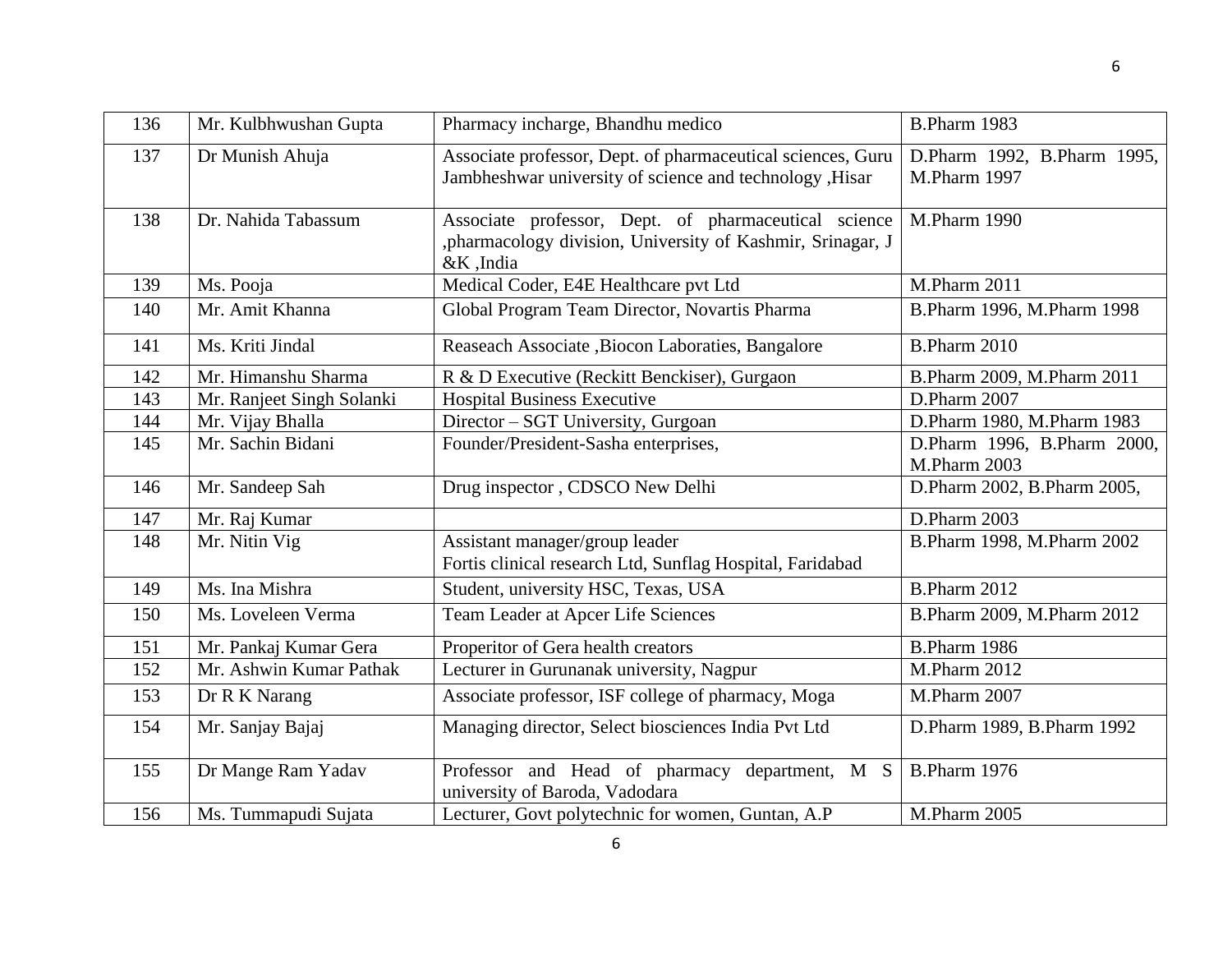| 157 | Ms. Jasleen Kaur                             | Research associate, Drug regulatory affairs<br>Ranbaxy lab Ltd    | B.Pharm 2010, M.Pharm 2012                         |
|-----|----------------------------------------------|-------------------------------------------------------------------|----------------------------------------------------|
| 158 | Ms. Sonal Bansal                             | Research associate, Ranbaxy lab Ltd                               | B.Pharm 2010, M.Pharm 2012                         |
| 159 | Ms. Neelam Mishra                            |                                                                   | D.Pharm 2008                                       |
| 160 | Mrs. Nepram Swarnalata                       | Lecturer, govt polytechnic, Takyel, Imphal                        | M.Pharm                                            |
| 161 | Mr. Sandeep Kumar Bagga                      | Chief Technology officer, Haywarket VA (USA)                      | D.Pharm 1985, B.Pharm 1988,<br><b>M.Pharm 1990</b> |
| 162 | Mr. Jatin Khurana                            | Scientist new product development, GSK consumer<br>healthcare Ltd | <b>B.Pharm 2005</b>                                |
| 163 | Mr. Sunil Gupta                              | Consultant, GSK consumer healthcare Ltd                           | D.Pharm 1990, B.Pharm 1993                         |
| 164 | Mr. Alok Kumar Chaudhary                     | Sr. researcher , Daiichi -sanhyo, Japan                           | <b>M.Pharm 2006</b>                                |
| 165 | Dr. Divya                                    |                                                                   | Phd 2013                                           |
| 166 | Dr. Rajesh Katara                            | Pharmacist, RBM Hospital, Bharatput                               | Phd 2013                                           |
| 167 | Mr. Brijesh Regal                            | CEO, apothecaries Pvt Ltd                                         | B.Pharm 1979, M.Pharm 1985                         |
| 168 | Ms.Antra Sethi                               | <b>Business analyst</b>                                           | B.Pharm 2008, M.Pharm 2010                         |
| 169 | Ms.Rashi Nangia (Formerly<br>Varsha Valecha) | Quality assurance manager, CIDP Biotech India pvt ltd             | <b>M.Pharm 2005</b>                                |
| 170 | Mr. Prabhat Agarwal                          | Sr. research scientist, Ranabaxy research Laboratories            | B.Pharm 2000, M.Pharm 2003                         |
| 171 | Mr. Arun Parashar                            | Regional marketing manager at Zydus Healthcare Ltd                | B.Pharm 2008, M.Pharm 2013                         |
| 172 | Ms. Meenakshi Goel                           | Senior officer, Johnson & Johnson Ltd                             | <b>B.Pharm 2007</b>                                |
| 173 | Mr. Anuj Gupta                               | PSR, Aristo pharmaceuticals                                       | D.Pharm 2010                                       |
| 174 | Mr. Saurabh Kheraliya                        | Business manager, Troikaa pharmaceutical                          | D.Pharm 2010                                       |
| 175 | Mr. Manish Kumar Aggarwal                    | Assistant manager, MAX house                                      | M.Pharm                                            |
| 178 | Mr. Deepankar                                | Research scientist, Ranbaxy                                       | D.Pharm 2004                                       |
| 179 | Dr. Lalit Mohan Negi                         | Research Manager, Fresenius Kabi                                  | D.Pharm 2004, B.Pharm 2007,<br><b>M.Pharm 2009</b> |
| 180 | Mr. Jasvinder Singh Banga                    | Junior consultant ,IMS health                                     | <b>M.Pharm 2011</b>                                |
| 181 | Ms. Parul Gupta                              | Analyst, Apcer Services Pvt Ltd                                   | B.Pharm 2012, M.Pharm 2014                         |
| 182 | Mr. Dinesh Kumar Mendiratta                  | Area business manager, Cadilla healthcare ltd                     | D.Pharm 2003                                       |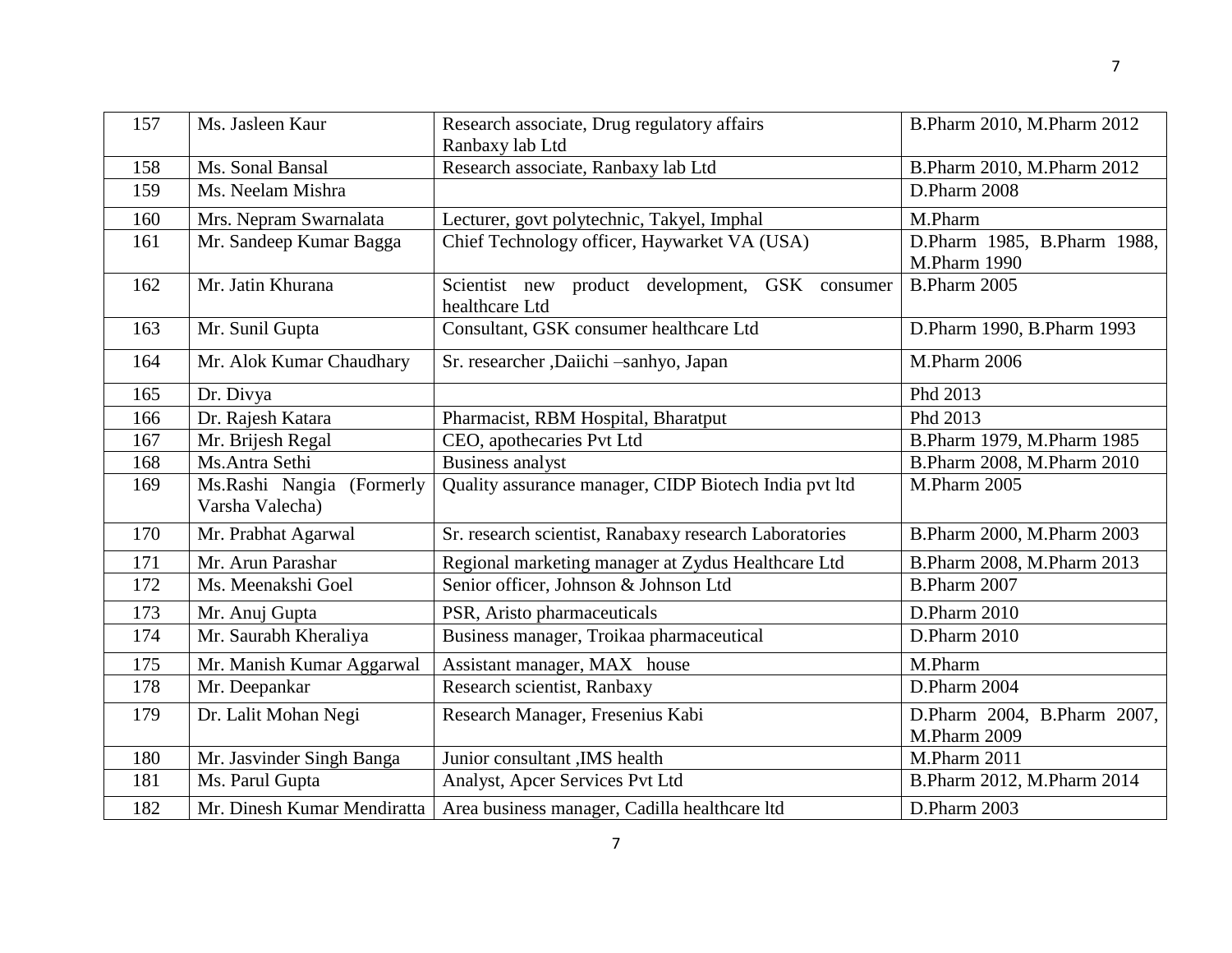| 183 | Dr. Mani Sharma          | Market Access Data Operations, Decision Resources Group                                  | Phd 2013                                           |
|-----|--------------------------|------------------------------------------------------------------------------------------|----------------------------------------------------|
| 184 | Dr. Jemi Jacob           | <b>Assistant Professor</b>                                                               | Phd 2013                                           |
| 185 | Dr. Surender Singh       | Associate professor, AIIMS                                                               | B.Pharm 1986, M.Pharm 1989<br>Phd 1998             |
| 186 | Mr. Sunil Kumar          | Lecturer, B.S anangpuria institute of pharmacy, Faridabad                                | <b>M.Pharm 2012</b>                                |
| 187 | Ms. Priyanka Goyal       |                                                                                          | D.Pharm 2010                                       |
| 188 | Mr. Ankit Singh Bhartiya | Analyst, Novartis Pharma                                                                 | B.Pharm 2012, M.Pharm 2014                         |
| 189 | Ms.Namita Singh          | Pharmacovigilance Expert, Client Associated Businesses<br><b>Clinical Services India</b> | B.Pharm 2012, M.Pharm 2014                         |
| 190 | Mr. Gajender Kumar       |                                                                                          | B.Pharm 2013 M.Pharm 2015                          |
| 191 | Mr. Arun Sachdeva        | Sr.manager, Regularty affair, LUPIN                                                      | <b>B.Pharm 1986</b>                                |
| 192 | Mr. Kishore Kumar        |                                                                                          | <b>B.Pharm 2012</b>                                |
| 193 | Ms. Meenakshi Vats       | Research Manager at SUN PHARMA                                                           | <b>B.Pharm 2012</b>                                |
| 194 | Mr. Arun Prakash         | Student, FMS, BHU                                                                        | <b>B.Pharm 2012</b>                                |
| 195 | Mr. Chirag               | Senior Associate (HEOR) at HERON - A PAREXEL<br><b>COMPANY</b>                           | <b>M.Pharm 2014</b>                                |
| 196 | Mr. Govind Miglani       | Proprietor, Miglani pharma Ltd                                                           | <b>B.Pharm 1994</b>                                |
| 197 | Mr. Surender Kumar Kamal | Manager regulatory affairs, GSK                                                          | B.Pharm 2003 M.Pharm 2005                          |
| 198 | Ms. Kriti Soni           |                                                                                          | <b>B.Pharm 2012</b>                                |
| 199 | Ms. Manishi              | UDC, DRDO, Delhi                                                                         | <b>B.Pharm 2012</b>                                |
| 200 | Mr. Pawan Kumar          | Income Tax Department, Govt. of India                                                    | <b>B.Pharm 2012</b>                                |
| 201 | Mr. Ravi Kochhar         | Director Pharma research, Ranbaxy Laboratories                                           | D.Pharm 1986, B.Pharm 1989,<br><b>M.Pharm 1991</b> |
| 202 | Ms. Shilpy Arora         | R&D executive, Reckitt benckiser                                                         | B.Pharm 2009, M.Pharm 2011                         |
| 203 | Mr. Prateek Kumar Pathak | Pharmacovigilance associate, Apcer Pharma                                                | B.Pharm 2008, M.Pharm 2010                         |
| 204 | Ms. Jasmine Uthuppan     |                                                                                          | <b>B.Pharm 2012</b>                                |
| 205 | Mr. Akhilesh Kumar Gond  |                                                                                          | B.Pharm 2011, M.Pharm 2013                         |
| 206 | Mr. Bharat Bhati         |                                                                                          | <b>M.Pharm 2013</b>                                |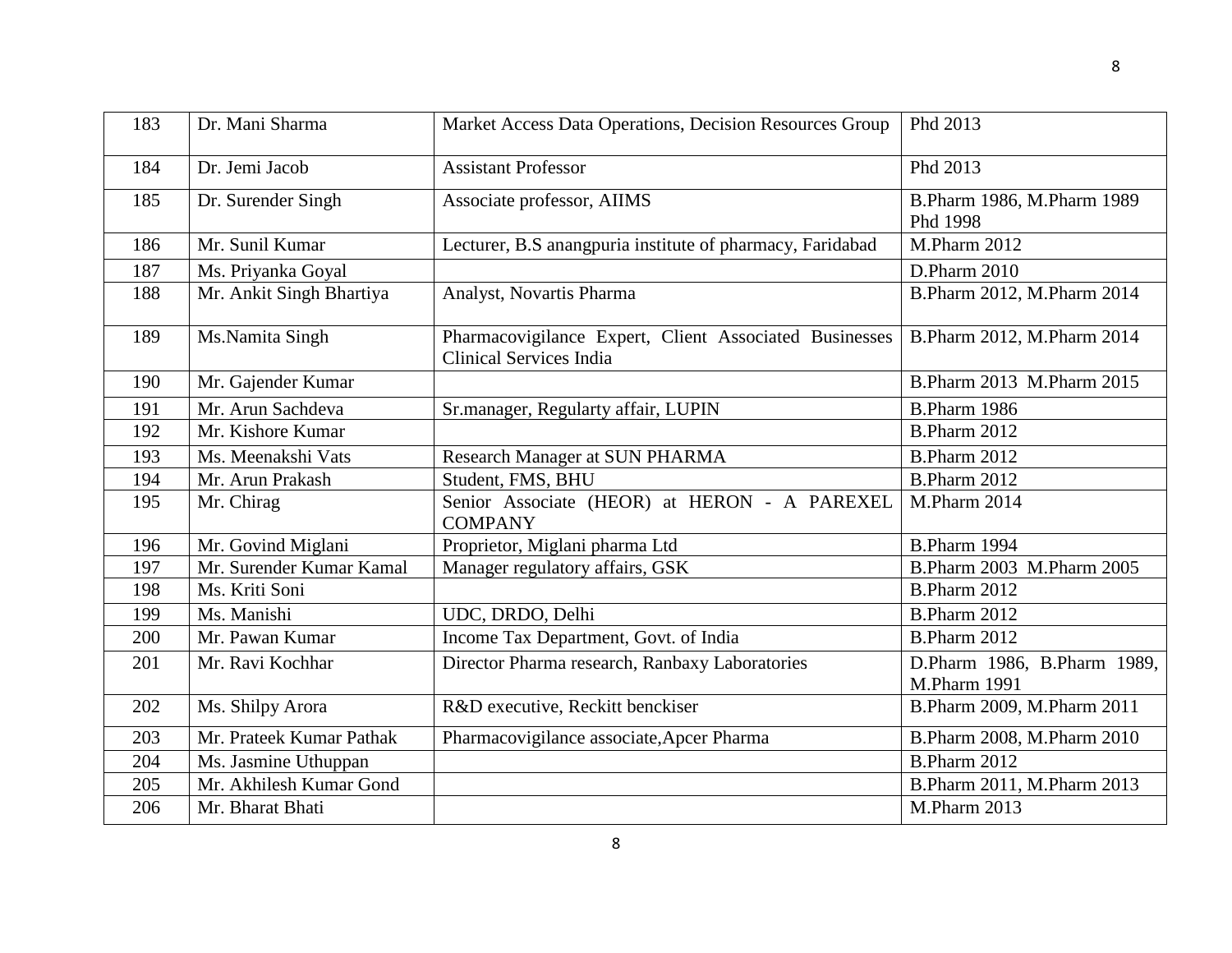| 207 | Ms. Meenakshi              | Manager, WNS Gobal Services                              | D.Pharm 2008, M.Pharm 2013  |
|-----|----------------------------|----------------------------------------------------------|-----------------------------|
| 208 | Ms. Ayushi Sharma          |                                                          | <b>B.Pharm 2014</b>         |
| 209 | Ms. Andisha Shahjahan      |                                                          | <b>B.Pharm 2013</b>         |
| 210 | Ms. Sadaf Amir             |                                                          | <b>B.Pharm 2013</b>         |
| 211 | Ms. Anuradha Gupta         | NSE, Abbott nutrition                                    | <b>B.Pharm 2012</b>         |
| 212 | Ms. Akanksha Kukreja       |                                                          | D.Pharm 2009, B.Pharm 2012  |
|     |                            |                                                          | <b>M.Pharm 2014</b>         |
| 213 | Mr. Divanshu Kapoor        | Manager NIIT LTD                                         | <b>B.Pharm 2009</b>         |
| 214 | Ms. Poonam Sharma          | Research Manager, Fresenius Kabi                         | <b>B.Pharm 2013</b>         |
| 215 | Mr. Manish Kumar Bhardwaj  | Pharmacist                                               | D.Pharm 2010                |
| 216 | Ms. Fauzia Shakir          |                                                          | D.Pharm 2001                |
| 217 | Mr. Ateeb Khan             |                                                          | B.Pharm 2012, M.Pharm 2014  |
| 218 | Mr.<br>Shailender<br>Kumar | Business analyst, WNS global services                    | B.Pharm 2009, M.Pharm 2011  |
|     | Choudhary                  |                                                          |                             |
| 219 | Dr. R S Ray                | Research associate, IPC, Ghaziabad                       | B.Pharm 2006, M.Pharm 2009  |
| 220 | Mr. Amit Kumar Yadav       | Assistant manager, Aditya birla retail ltd               | D.Pharm 2006                |
| 221 | Dr. Ashish Nagar           | Application scientist, Apac biotech pvt ltd.             | Ph.D 2013                   |
| 222 | Ms. Mamta Makkar           | Executive-Regulatory affair, Johnson & Johnson Ltd       | <b>M.Pharm 2008</b>         |
| 223 | Ms. Sonia Verma            | Pharmacist, Rajasthan state govt.                        | <b>M.Pharm 2009</b>         |
| 224 | Mr. Manoj Bhardwaj         | Running an educational academy and teacher of            | D.Pharm 1999                |
| 225 | Dr. B.K Satish Babu        | Assistant professor, Govt college of pharmacy, Bangalore | Ph.D 2008                   |
| 226 | Mr. Vipin Bansal           | Research associate (FR&D)                                | D.Pharm 2006                |
| 227 | Ms. Upasana Banerjee       | PhD scholar, University of Connectiat, USA               | <b>B.Pharm 2009</b>         |
| 228 | Mr. Deepak Gupta           | Safety Officer, INC Research                             | D.Pharm 2010, B.Pharm 2013, |
|     |                            |                                                          | <b>M.Pharm 2015</b>         |
| 229 | Mr. Vikas Verma            | Research associate, Bresmed                              | <b>B.Pharm 2013</b>         |
| 230 | Ms. Sonia Goswami          | Safety associate at INC Research                         | <b>B.Pharm 2013</b>         |
| 231 | Ms. Komal Sharma           | Senior Research associate at WNS Global Services         | <b>B.Pharm 2013</b>         |
| 232 | Ms. Pranika Kaur           | Research analyst at Smart analyst Pvt. Ltd               | <b>B.Pharm 2013</b>         |
| 233 | Ms. Tanu Mehta             | Analyst, Value Edge Research Services                    | <b>B.Pharm 2013</b>         |
| 234 | Mr. Deepanshu Malik        | Business analyst, Novo Nordisk                           | <b>B.Pharm 2013</b>         |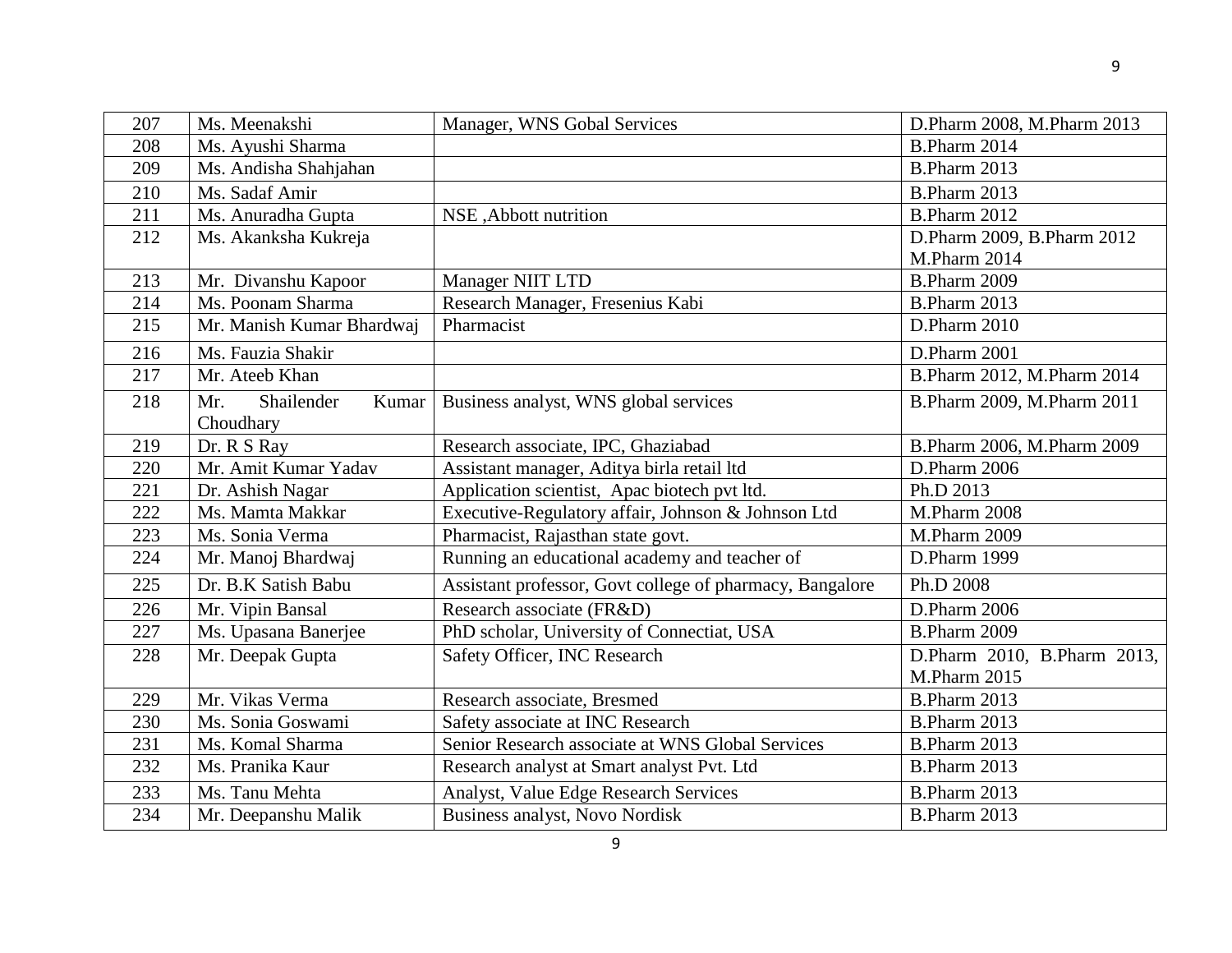| 235 | Ms. Sarita             | Safety Processing Expert at Novartis Healthcare Pvt Ltd | <b>B.Pharm 2013</b> |
|-----|------------------------|---------------------------------------------------------|---------------------|
| 236 | Ms. Divya Sharma       | Ph.D Scholar at North Dakota State University           | <b>B.Pharm 2013</b> |
| 237 | Ms. Akanksha Aggarwal  | Section Officer, Govt Services                          | <b>B.Pharm 2013</b> |
| 238 | Ms. Shruti Aggarwal    | Pharmacovigilance analyst at Parexel International      | <b>B.Pharm 2013</b> |
| 239 | Mr. Rachit Singhal     | Junior Consultant at Quintiles IMS                      | <b>B.Pharm 2013</b> |
| 240 | Mr. Mayank Kandwal     | Junior Consultant at Quintiles IMS                      | <b>B.Pharm 2013</b> |
| 241 | Ms. Shwetlata Singh    | Junior Consultant at Quintiles IMS                      | <b>B.Pharm 2013</b> |
| 242 | Ms. Deepa Gupta        | Pharmacovigilance analyst at Parexel International      | <b>B.Pharm 2013</b> |
| 243 | Mr. Abdul Mueed        | Analyst, Value Edge Research Services                   | <b>B.Pharm 2013</b> |
| 244 | Mr. Ravi Saklani       | Ph.D Scholar, CDRI Lucknow                              | <b>B.Pharm 2013</b> |
| 245 | Mr. Neerav Harit       |                                                         | <b>B.Pharm 2013</b> |
| 246 | Mr. Shailesh Yadav     | Regulatory affairs executive, Cliniexperts              | <b>B.Pharm 2013</b> |
| 247 | Ms. Noorus Saba        |                                                         | <b>B.Pharm 2013</b> |
| 248 | Ms. Salvi Bhatt        | Pharmacovigilance associate at Apcer Life Sciences      | <b>B.Pharm 2013</b> |
| 249 | Ms. Shivani Singh      | Pharmacovigilance analyst at Parexel International      | <b>B.Pharm 2013</b> |
| 250 | Ms. Sheetal            | Content Writer at mettl                                 | <b>B.Pharm 2013</b> |
| 251 | Ms. Harsheen Kaur      | Senior associate at WNS Global Services                 | <b>B.Pharm 2013</b> |
| 252 | Ms. Hobby Aggarwal     | Ph.D Scholar, CDRI Lucknow                              | <b>B.Pharm 2013</b> |
| 263 | Ms. Sangeeta           |                                                         | <b>B.Pharm 2013</b> |
| 266 | Mr. Vijay              | Product manager                                         | <b>B.Pharm 2013</b> |
| 267 | Ms. Divya Singh        | Assistant Professor at Sunderdeep college of Pharmacy   | <b>B.Pharm 2013</b> |
| 268 | Ms. Anjali             |                                                         | <b>B.Pharm 2013</b> |
| 269 | Dr Sunil Kumar Kashyap | Medical officer, NDMC                                   | D.Pharm 1991        |
| 270 | Ms. Preeti Sharma      | Principal Scientist, Lupin Limited                      | M.Pharm 2006        |
| 271 | Mr. Romesh Jha         | Principal Scientist, Lupin Limited                      | M.Pharm 2005        |
| 272 | Mr. Satyapal Shani     | Drugs controller, CDSCO Kolkata                         | <b>M.Pharm 1990</b> |
| 273 | Dr Surendra H Bodakhe  | Associate professor, Guru Ghasidas University           | M.Pharm 1997        |
| 274 | Ms. Mukta Arora        | Chief operating officer at Eli Lily and Company         | <b>M.Pharm 1990</b> |
| 275 | Rakesh Mahaseth        |                                                         | <b>M.Pharm 2014</b> |
| 276 | Ms. Neetu Sharma       | Associate analyst at Novartis Healthcare Pvt. Ltd       | <b>B.Pharm 2014</b> |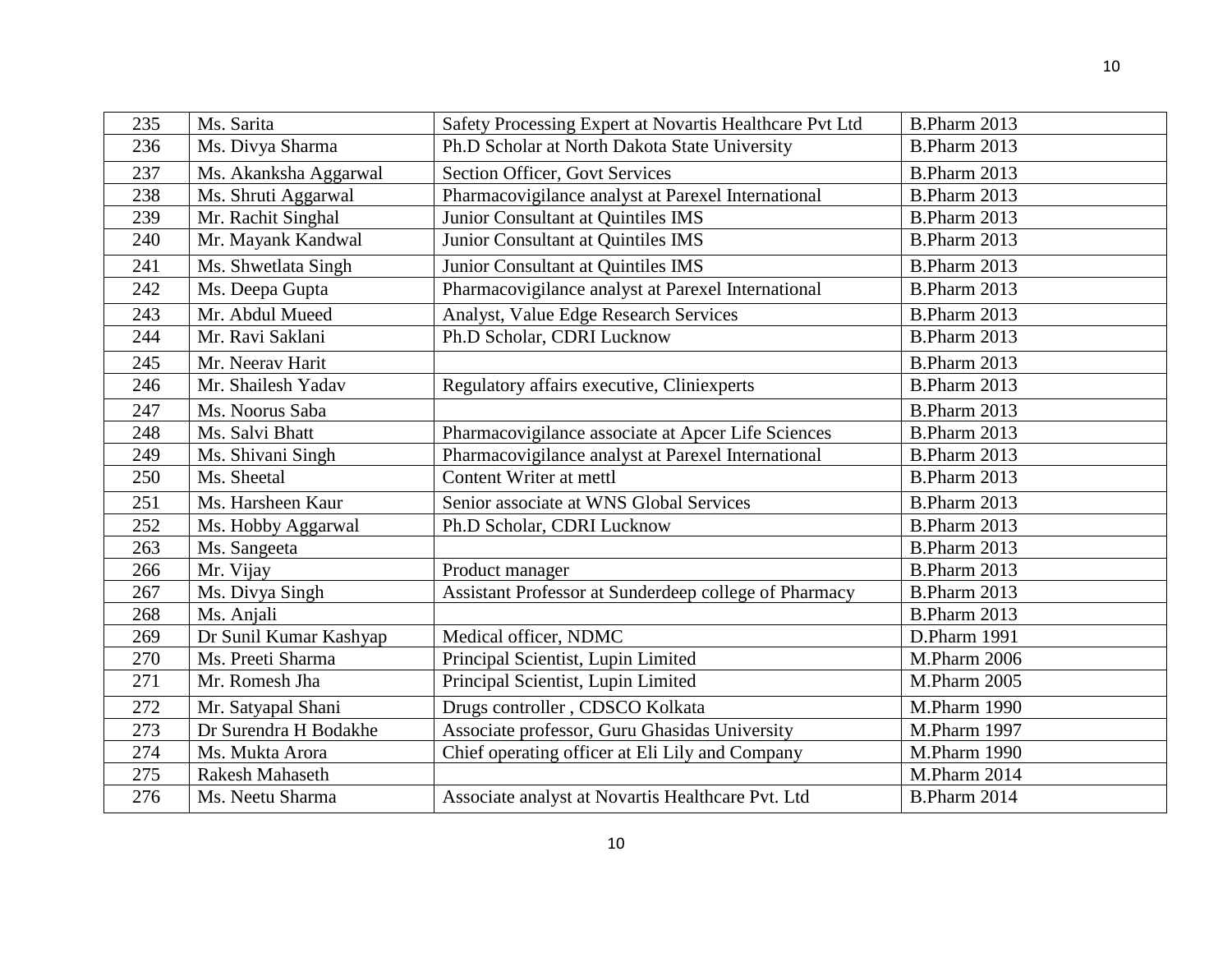| 277 | Ms. Ishpreet Kaur        | Associate at kinapse                                                            | <b>B.Pharm 2014</b>                        |
|-----|--------------------------|---------------------------------------------------------------------------------|--------------------------------------------|
| 278 | Mr. Sulabh Khurana       |                                                                                 | <b>B.Pharm 2014</b>                        |
| 279 | Ms. Divya Mishra         | Pharmacovigilance officer at Apcer life sciences                                | <b>B.Pharm 2014</b>                        |
| 280 | Mr. Harish Chander       | Pharmacist at Ambedkar Hospital, Delhi                                          | <b>B.Pharm 2014</b>                        |
| 281 | Ms. Ashmeet Kaur         | Safety specialist at INC Research                                               | <b>B.Pharm 2014</b>                        |
| 282 | Ms. Lavanya              |                                                                                 | <b>B.Pharm 2013</b>                        |
| 283 | Mr. Ravinder Singh Bisht | Pharmacist, DDU Hospital, Delhi                                                 | D.Pharm 2006                               |
| 284 | Mr. Safwan Saleem        |                                                                                 | D.Pharm 2010                               |
|     |                          |                                                                                 | <b>B.Pharm 2014</b>                        |
| 285 | Ms. Anshu Gulati         |                                                                                 | <b>B.Pharm 2014</b>                        |
| 286 | Ms. Garima Mishra        | Pharmacovigilance officer at Apcer life sciences                                | <b>B.Pharm 2013</b>                        |
| 287 | Mrs. Shelly              |                                                                                 | <b>B.Pharm 2014</b>                        |
| 288 | Dr. Roop Krishen Khar    | Professor and principal B.S anangpuria institute of<br>pharmacy, Faridabad      | D.Pharm 1966                               |
| 289 | Mr. Suresh Chand Sharma  | Reader in pharmacology B.N college of pharmacy,<br>Udaipur(Raj)                 | <b>M.Pharm 1986</b>                        |
| 290 | Ms. Manashi Dvita        | Senior research associate, Martin and Harris Laboraties Ltd                     | <b>M.Pharm 2010</b>                        |
| 291 | Mr. Asheesh Sachdeva     | Senior research scientist, Sun Pharmaceuticals Ltd                              | M.Pharm 2004                               |
| 292 | Ms. Kanchan Tyagi        | Group leader, Sun Pharmaceuticals Ltd                                           | <b>M.Pharm 2004</b>                        |
| 294 | Ms. Suravi Chakrabarty   |                                                                                 | <b>B.Pharm 2009</b>                        |
| 295 | Mr. Arun Kumar Acharya   | Senior global clinical operations Training manager                              | D.Pharm 1996                               |
| 296 | Dr Anil Kumar Sharma     | Director, CT Institute of pharmaceutical sciences Jalandhar                     | D.Pharm 1976                               |
| 297 | Mr. Sachin Bindal        | Patent Attorney at K&S Partners                                                 | <b>B.Pharm 2008</b>                        |
| 298 | Mrs. Chitra Gupta        | Associate Professor, Rameesh institute of vocational and<br>technical education | <b>M.Pharm 1997</b>                        |
| 299 | Mr. Dhiraj Bhutani       | Reasearch scientist-Regulatory affairs, Jubilant genercis<br>limited            | B.Pharm 2006, M.Pharm 2008                 |
| 300 | Mr. Sameer Rakheja       | Associate head-Regulatory affairs, Jubilant genercis limited                    | D.Pharm 1993, B.Pharm 1997<br>M.Pharm 1999 |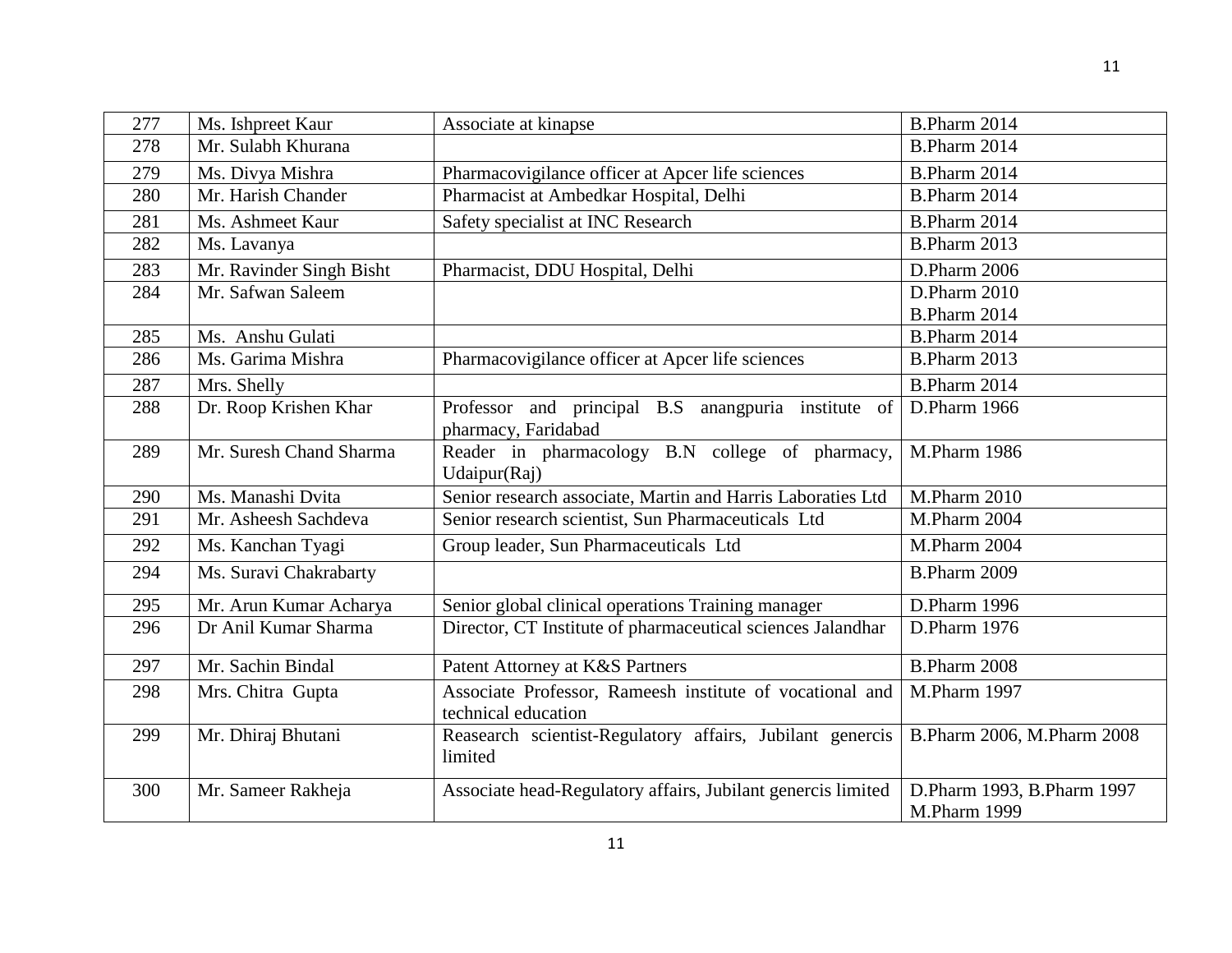| 301 | Ms. Bhawna Gupta         | Group leader-Regulatory affairs, Jubilant genercis limited                    | <b>B.Pharm 1995</b>                               |
|-----|--------------------------|-------------------------------------------------------------------------------|---------------------------------------------------|
| 302 | Ms. Komal Gupta          | Dispensing pharmacist, ESI dispensary                                         | D.Pharm 2006, B.Pharm 2009                        |
| 303 | Ms. Baishali Nath        | Executive at Eris Lifesciences in Medical affairs                             | <b>B.Pharm 2014</b>                               |
| 304 | Mr. Gurpartap Singh      | Managing director, Gps pharma Pvt Ltd                                         | B.Pharma 1978                                     |
| 305 | Mr. Sanjeev Kumar        | Lecturer, B.S anangpuria institute of pharmacy                                | <b>M.Pharm 2014</b>                               |
| 306 | Dr Jagatjeet Singh       | Director-wyzax healthcare                                                     | D.Pharm 1993, B.Pharm 1996<br><b>M.Pharm 1998</b> |
| 307 | Mr. Vivek Kohli          | Director-wyzax healthcare                                                     | D.Pharm 1993, B.Pharm 1996<br><b>M.Pharm 1998</b> |
| 308 | Ms. Yamini P             | Ph.D Scholar at Punjab university                                             | D.Pharm 2011, B.Pharm 2014                        |
| 309 | Ms. Nisha Harit          |                                                                               | <b>B.Pharm 2013</b>                               |
| 310 | Ms. Aarushi Gupta        | Safety associate at INC Research                                              | <b>B.Pharm 2014</b>                               |
| 311 | Ms. Nisha Bhatt          | Research associate at Bresmed health Solution Ltd                             | <b>B</b> Pharm 2014                               |
| 312 | Dr. Nidhi Sandal         | Scientist-E DRDO                                                              | <b>B</b> Pharm                                    |
| 315 | Mrs. Renu Bala Aggarwal  |                                                                               | B.Pharm 1986, M.Pharm 1988                        |
| 316 | Ms. Gunjan Verma         | Director-Regulatory and Quality Compliance<br>Zimmer India Pvt. Ltd., Gurgaon | B. Pharm 1997, M.Pharm                            |
| 317 | Mr. Gaurav Verma         | Director-Regulatory Affairs and Q.A. at Covidien Ltd.                         | <b>B.Pharm 1997</b>                               |
| 318 | Mr. Ram kumar gupta      | Deputy manager, medical wauter bushnell                                       | B.Pharm 1997, M.Pharm 2010                        |
| 319 | Mr. Kaushik neogi        | Ph.D Scholar, BHU Varanasi                                                    | <b>B.Pharm 2013</b>                               |
| 320 | Mr. Ashish aggarwal      | Project manager at value edge                                                 | D.Pharm 2002, B.Pharm 2006<br><b>M.Pharm 2008</b> |
| 321 | Mr. Ashish k das gupta   | Managing director                                                             | B.Pharm 1978, M.Pharm 1981                        |
| 322 | Dr. D B Anantha Narayana | Retired                                                                       | M.Pharm, Ph.D                                     |
| 324 | Mrs. Vandana Arora Sethi | HOD, Lloyd college of pharmacy                                                | D. Pharm, B. pharm 1999,<br>M.Pharm 2001.         |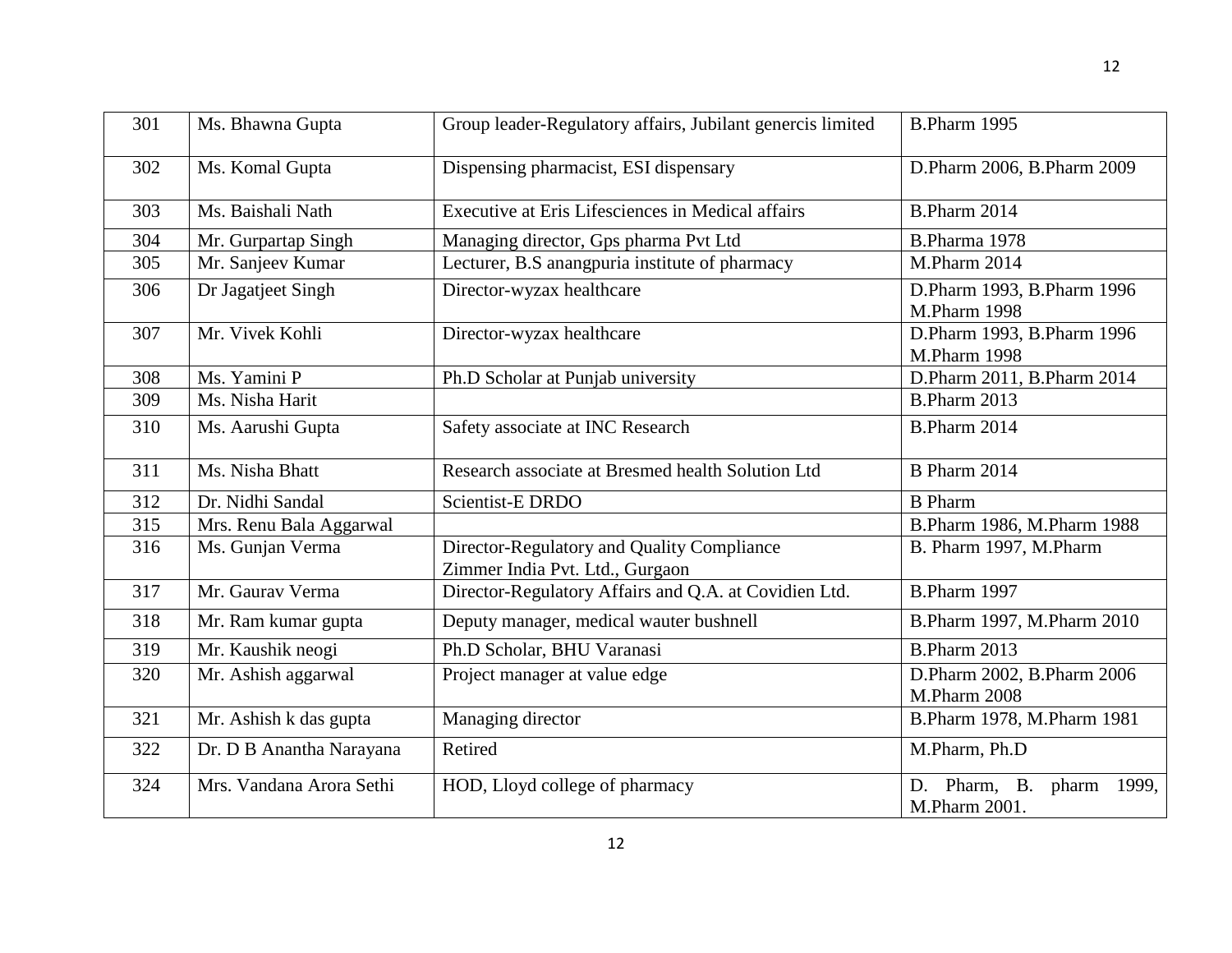| 325 | Mr. Yugav Sikri          | Head, Global Marketing, Sun Pharmaceuticals Ltd          | <b>B.Pharm 1978</b>        |
|-----|--------------------------|----------------------------------------------------------|----------------------------|
| 326 | Mr. Rahul hasija         | Senior research scientist, Jubilant generics limited     | B.Pharm 2002, M.Pharm 2004 |
| 327 | Dr. Nany gulati          | Associate consultant, IMS                                | B.Pharm 2002, M.Pharm 2004 |
| 328 | Mrs.Sangeeta bhatia      | Lecturer-meerabai institute of technology                | B.Pharm 1986, M.Pharm 1988 |
| 329 | Dr Harvinder popli       | Professor, DPSRU                                         | B.Pharm 1980, M.Pharm 1986 |
|     |                          |                                                          | Ph.D 1990                  |
| 330 | Mrs. Renu maeholia       | Properitor- SR international                             | B.Pharm 1984, M.Pharm 1986 |
| 331 | Mr. DB sridhar           | Director validation, Sun Pharmaceuticals Ltd             | <b>B.Pharm 1984</b>        |
| 332 | Ms. Bharti khanna        | Coordinate at yes regulatory services                    | B.Pharm 1990, M.Pharm 1993 |
| 333 | Mr. Neeraj pant          |                                                          | B.Pharm 1990, M.Pharm 1992 |
| 334 | Mr. Punit sethi          | <b>Bussiness</b>                                         | <b>B.Pharm 1990</b>        |
| 335 | Ms. Malti sachdev        | Director, Baxter india                                   | <b>B.Pharm 1990</b>        |
| 336 | Ms. Luna mukherjee       | Recruitment director, Athena consultancy                 | <b>B.Pharm</b>             |
| 337 | Dr.(Mrs) Jatinder katyal | <b>Additional professor AIIMS</b>                        | <b>B.Pharm 1990</b>        |
| 338 | Dr. Kulwant saini        | consultant                                               | <b>B.Pharm 1977</b>        |
| 339 | Mr. P.N joshi            | Unit head, perfetti-van melle India                      | D.Pharm 1979               |
| 340 | Mr. Girish gupta         | Proprietor navyug medicos & homeos                       | <b>B.Pharm 1990</b>        |
| 341 | Ms. Reena bhattacharya   | consultant                                               | B.Pharm 1994, M.Pharm 1996 |
|     |                          |                                                          |                            |
| 342 | Dr. Jai prakash          | Principal scientific officer, IPC Ghaziabad              | B.Pharm 1991, M.pharm 1993 |
| 343 | Dr. V. Kalaiselvan       | Principal scientific officer, IPC Ghaziabad              | Ph.D 2008                  |
| 344 | Mr. Sudhir kumar gambhir | consultant                                               | D.Pharm 1984, B.Pharm 1987 |
| 345 | Ms. V.Radha              | Vice president Akorn India pvt ltd                       | <b>B.Pharm 1990</b>        |
| 346 | Ms. Renu aggarwal        | Associate professor, Faculty of medicine, UITM, malaysia | Ph.D 2009                  |
| 347 | Mrs. Jyoti khatri sharma |                                                          | D.Pharm 2007, B.Pharm 2010 |
|     |                          |                                                          | <b>M.Pharm 2012</b>        |
| 348 | Mr. Ashutosh kumar       | Assistant professor-NIPER hyderabad                      | <b>B.Pharm 2004</b>        |
|     |                          |                                                          |                            |
| 349 | Dr. Shashank kumar singh | Senior scientist-IIIM, Jammu                             | Ph.D 2009                  |